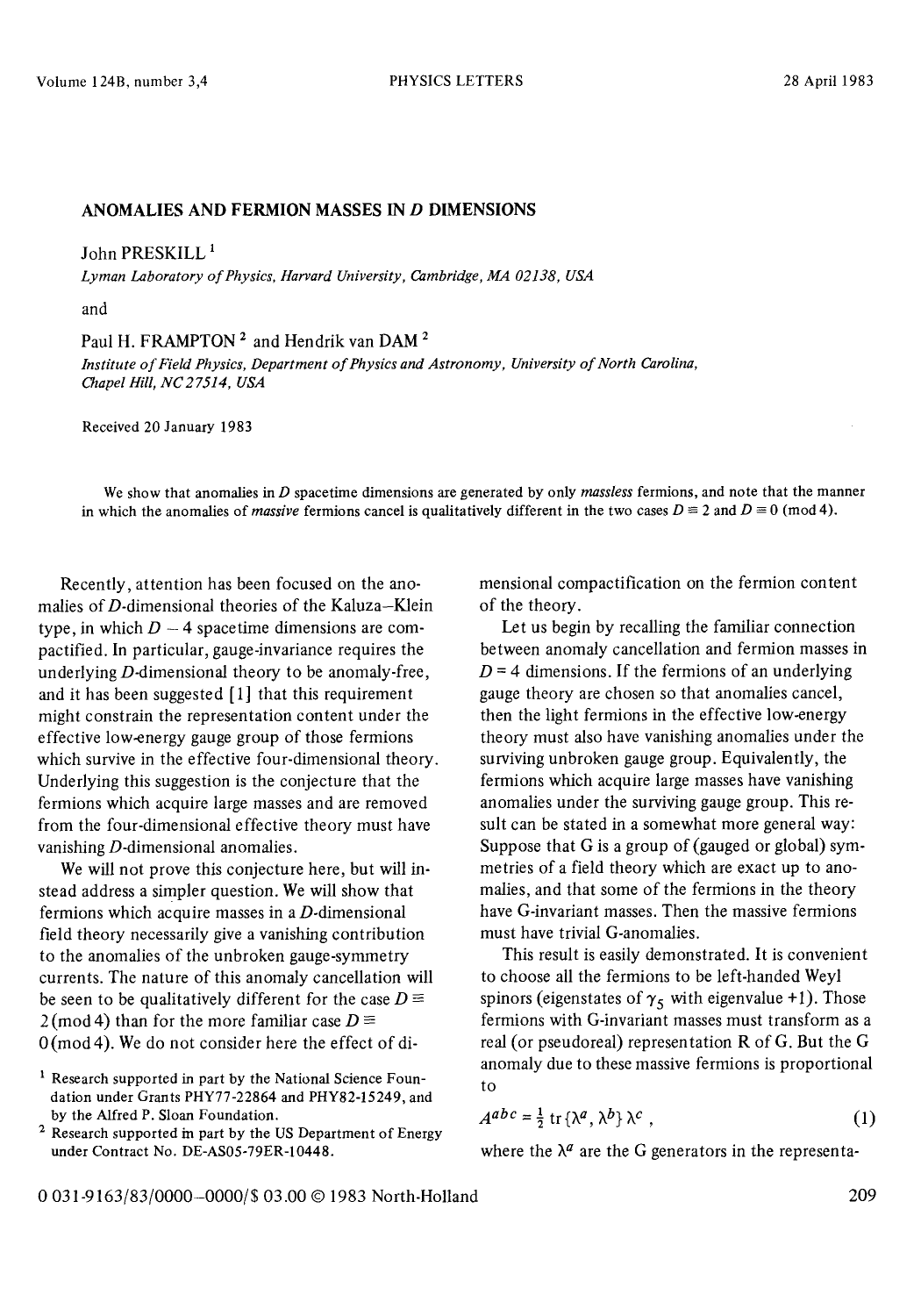tion R. If the fermion representation R is real (or pseudoreal), then there exists a unitary matrix  $U$  such that

$$
(\lambda^a)^* = -U\lambda^a U^{-1} \tag{2}
$$

and, since *A abe* is real, we conclude that

$$
A^{abc} = -A^{abc} = 0.
$$
 (3)

In short, the massive fermions are in a real (or pseudoreal) representation of G, if their mass terms are Ginvariant, and fermions in a real (or pseudoreal) representation of G give a vanishing contribution to the G anomaly.

Now let us consider how this argument generalizes to  $D$  dimensions. Anomalies occur only if  $D$  is even, so we will restrict our attention to that case. For any even D, there is a  $\gamma_{D+1}$ , analogous to  $\gamma_5$  in four dimensions, which commutes with the Lorentz generators (see below), so we may define Weyl spinors which are eigenstates of  $\gamma_{D+1}$  with eigenvalue  $\pm 1$ . In D dimension, anomalies are generated by  $l$ -gon graphs, where  $l = D/2 + 1$ , and the G anomaly of a Weyl spinor in the representation R of G is proportional to the grouptheoretic factor

$$
A^{a_1...a_l} = \frac{1}{l!} \sum_{\text{perms}} \text{tr}(\lambda^{a_1} ... \lambda^{a_l}), \qquad (4)
$$

where the  $\lambda^a$  are the G generators in the representation R. If  $l$  is odd we may argue as before that Weyl fermions in a real (or pseudoreal) representation of G have a vanishing G anomaly. But if  $l$  is even, this argument fails. "Left-handed"  $(\gamma_{D+1} = +1)$  Weyl fermions in a complex representation  $\overline{R}$  of G give the same contribution to the G anomaly as left-handed fermions in the conjugate fermion  $\overline{R}$ , if  $D = 4n + 2$ , where *n* is an integer.

It is nonetheless true that fermions with G-invariant masses cannot contribute to the G anomaly, for any even  $D$ . We will next show that this conclusion follows from a simple analyticity argument. Then we will discuss the structure of Lorentz-invariant fermion mass terms in  $D$  dimensions, to see how this conclusion can be consistent with the observation that, if  $D = 4n + 2$ , left-handed Weyl fermions in the representations R and  $\bar{R}$  of G have equal G anomalies.

The argument which shows that fermions with Ginvariant masses cannot contribute to the G anomaly is a trivial generalization of the argument presented

for the  $D = 4$  case in ref. [2]. Let  $J^{\mu}$  be any one of the G currents, which may be written in terms of the  $2^{D/2}$ -component Dirac spinors  $\psi^a$  as

$$
J^{\mu} = \bar{\psi}^a \left[ A_+^{ab} \frac{1}{2} (1 + \gamma_{D+1}) + A_-^{ab} \frac{1}{2} (1 - \gamma_{D+1}) \right] \gamma^{\mu} \psi^{(5)}
$$

and consider the *l*-point function  $(l = D/2 + 1)$ 

$$
\Gamma_{\mu_1...\mu_l}(p_1, ..., p_l) \delta^{D}(p_1 + ... + p_l)
$$
  
=  $\int d^{D}x_1 ... d^{D}x_l \langle 0|T[J_{\mu_1}(x_1)...J_{\mu_l}(x_l)]|0\rangle$   
 $\times \exp(i p_1 x_1) ... \exp(i p_l x_l)$ . (6)

The D-dimensional anomaly equation, satisfied if  $J^{\mu}$  is exactly conserved up to anomalies, is:

$$
p_l^{\mu_l} \Gamma_{\mu_1 \dots \mu_l} \tag{7}
$$
  
=  $c_l \text{tr}(A_+^l - A_-^l) \epsilon_{\mu_1 \dots \mu_{l-1}, \alpha_1, \dots \alpha_{l-1}} p_1^{\alpha_1} \dots p_{l-1}^{\alpha_{l-1}} \tag{7}$ 

Now it is easily seen that the term in  $\Gamma$  which gives rise to the anomaly must be singular at zero momentum. Because any term in  $\Gamma$  which is analytic at the point  $p_1 = p_2 = ... = p_l = 0$  can be expanded in a Taylor series about that point. Since the anomaly [the right-hand side of eq. (7)] is a polynomial in the momenta of degree  $l - 1$ , an analytic term in  $\Gamma$  contributing to the anomaly is a polynomial of degree  $l - 2$ , which must have the form

$$
\Gamma_{\mu_1 \dots \mu_l} = C \epsilon_{\mu_1 \dots \mu_l, \alpha_1 \dots \alpha_{l-2}} p_1^{\alpha_1} \dots p_{l-2}^{\alpha_{l-2}}
$$
  
+ crossed terms . (8)

But, since the  $l$  currents appearing in eq. (6) are identical,  $\Gamma$  must be completely crossing-symmetric, and there is no expression of the form (8) with complete crossing symmetry. [For example, if we attempt to symmetrize the term appearing in (8) under  $(p_{l-1}, \mu_{l-1}) \rightarrow (p_l, \mu_l)$ , we obtain zero.] It follows that no term in  $\Gamma$  due to massive fermions, which is necessarily analytic at zero momentum, has no effect on the anomaly. (Of ocurse, it is necessary for the fermion masses to be G-invariant, for we have required the G currents to be conserved up to anomalies.)

To understand how the G anomalies of fermions with G-invariant masses cancel for  $D = 4n + 2$ , we must consider the structure of Lorentz-invariant fermion mass terms in  $D$  dimensions. (Properties of spinors in  $D$  dimensions are discussed in ref. [3].) We